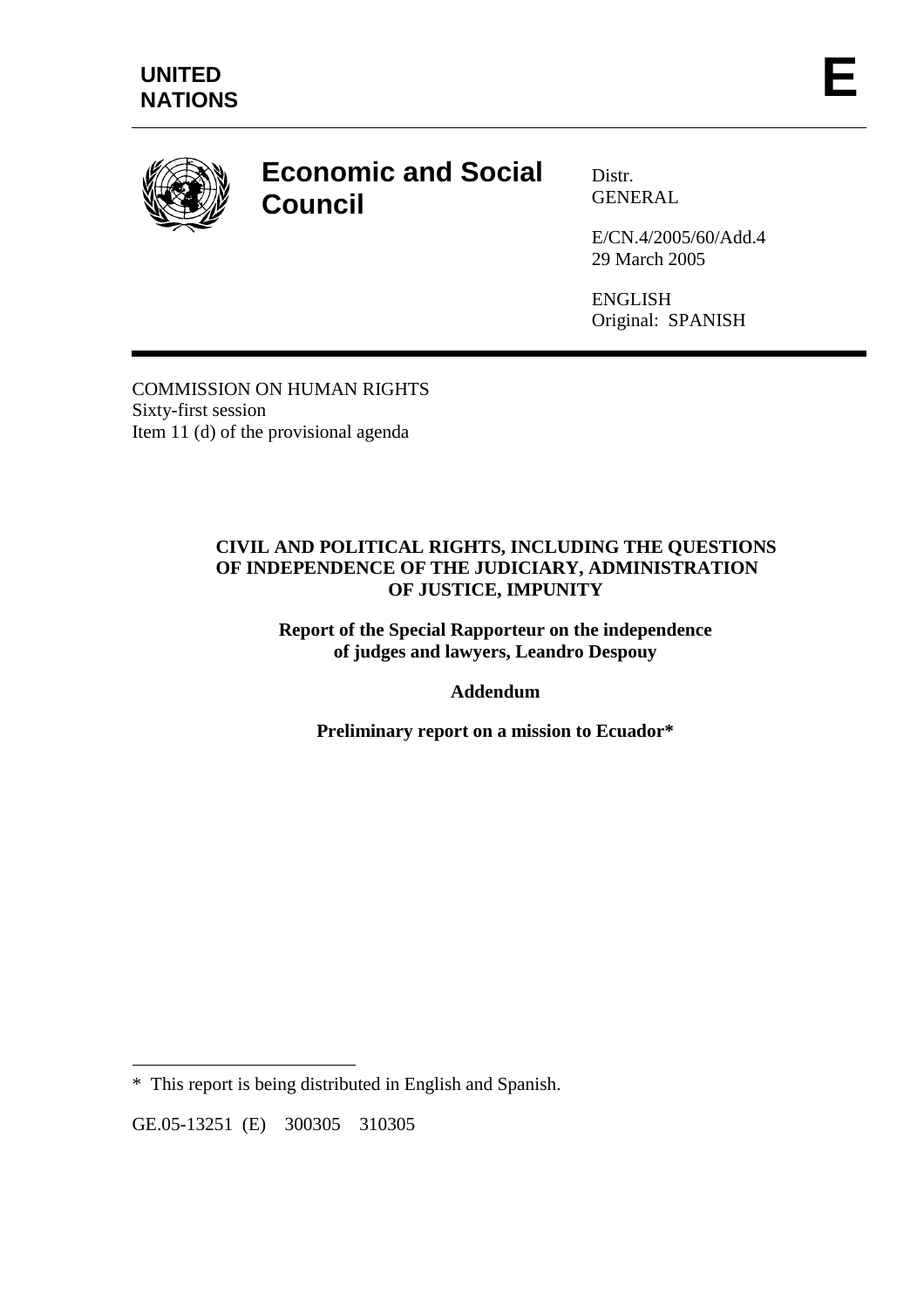#### **Introduction**

1. The Special Rapporteur on the independence of judges and lawyers, Leandro Despouy, visited Quito from 13 to 18 March 2005 at the invitation of the Government of Ecuador. The purpose of the visit was to study the situation with regard to the country's highest courts, since recent decisions by the National Congress, involving the removal of judges and the appointment of their successors, may have violated the constitutional order and the independence of the judiciary, and may also have breached Ecuador's international commitments in this area. The Special Rapporteur is grateful to the Government of Ecuador and all the officials and representatives of civil society who cooperated extensively with him during his visit and provided him with valuable information, as well as the local United Nations office for its precious assistance.

2. During his stay, the Special Rapporteur met the President of Ecuador and other senior government officials, the President of the National Congress and deputies of various political affiliations, as well as judges of the Supreme Court, the Constitutional Court and the Supreme Electoral Court, both those newly appointed and those recently dismissed. He also met members of the National Council of the Judiciary, the mayor and members of the council of Quito metropolitan district, representatives of the Catholic church, members of the Andean Parliament, associations of judges and judicial officials and non-governmental organizations and prominent Ecuadorian legal experts. He also held discussions with many diplomatic representatives accredited to Ecuador.

### **I. PRELIMINARY OBSERVATIONS**

3. The final version of the Special Rapporteur's report will be submitted to the Commission at its next session. However, in view of the delicate situation in the country, the Special Rapporteur considers it necessary to disclose some of his preliminary observations, which are summarized below:

 (a) With regard to the Supreme Electoral Court: the Special Rapporteur focused on the manner in which the former judges were replaced. During interviews with five of the seven members of the present Court (two of them said they had not been informed of the interview by the President of the Court), it was suggested that the reason for the change was the fact that the majority parties had hitherto had a stranglehold on the court, and that the appointment of the new judges was intended to rectify the constitutional anomaly whereby one member belonged to a party which no longer existed. Most of the legal experts consulted said that the Congress had replaced the judges without supplying any of the grounds provided for in the Constitution and without following the procedure stipulated in the Constitution, namely impeachment. The Special Rapporteur also notes that the National Congress is not competent to resolve or rectify an unconstitutional situation, since this is the exclusive right of the Constitutional Court. Some parties pointed to a violation of article 209 of the Constitution, in that judges were appointed to represent those parties without the parties having been invited to submit the names of their candidates. Whether in keeping with the intent of the Constitution or the interpretation of it provided by its members, the Supreme Electoral Court is seen more as a political body than as a court dispensing justice in electoral matters;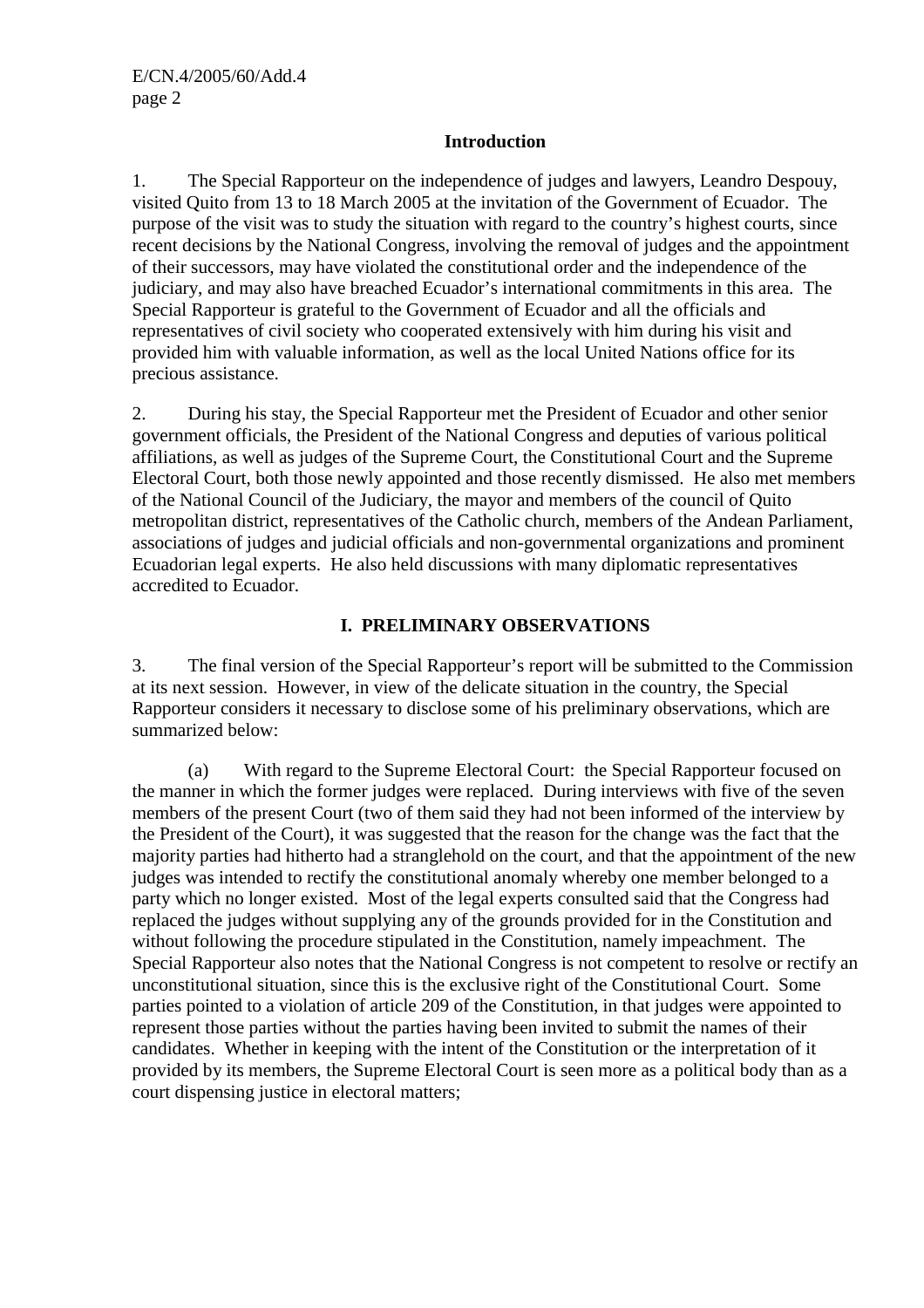(b) With regard to the Constitutional Court: various irregularities have been recorded, both in the dismissal of the former judges and in the appointment of their successors. In principle, on the basis of the analysis carried out, the sequence of events here is surprising. On 25 November 2004, the National Congress, alleging that the composition of the Constitutional Court was unlawful, appointed replacements for the judges without dismissing the existing judges through impeachment. Subsequently, on 1 December, in an impeachment process based on different grounds - a vote by some judges in the Constitutional Court in favour of a specific court decision, which is unlawful under article 175 of the Constitution - the National Congress failed to agree on a motion to censure the judges. Lastly, on 8 December, in another impeachment process on the same issue, and in the absence of the accused, the censure motion was approved. It is clear that in this case the right to a defence and other elements of a fair trial were violated. It should be mentioned that, just as the Congress lacks competence to declare acts of the executive unconstitutional, it also lacks competence to rule on their lawfulness, contrary to the claim made in the decision of 8 December. It should also be mentioned that under the Constitution, the only means the Congress may adopt for the removal of the members of the Constitutional Court is impeachment, which was not followed in this case. The Special Rapporteur is all the more concerned since the Constitutional Court is competent to make final judgements on matters relating to human rights and fundamental guarantees set out in the Constitution and in international agreements which Ecuador has signed. This latter concern has been raised by many human rights organizations;

 (c) With regard to the Supreme Court: the incident which has had the greatest impact was the dismissal of the Supreme Court judges elected in 1997 and the action of the National Congress at the same session in appointing a new Court, displaying manifest irregularities as to the manner in which the former judges were dismissed and the appointment of the present judges. Despite the fact that a referendum in 1997 expressly removed from the National Congress its competence to appoint and dismiss members of the Supreme Court, and enshrined the principle of co-optation, and despite the fact that in the same year a constitutional reform laid down that the Congress would appoint the members of the Court for the last time, the Congress arrogated to itself that double power in December 2004. In addition, the present Supreme Court has removed competences in the administrative and disciplinary fields from the National Council of the Judiciary, and has embarked on a reorganization of the lower levels of the justice system, prompting a strong reaction on the part of the Federation of Judicial Employees.

## **II. PRELIMINARY RECOMMENDATIONS**

4. The events described above have led to serious unrest in the country, which threatens to worsen if the normal working of the institutions is not restored. Consequently, the Special Rapporteur considers it necessary to make the following preliminary recommendations:

(a) It is vital and urgently necessary to secure the full restoration of the rule of law;

 (b) Since it is the National Congress which took the principal steps that provoked the situation (dismissal and appointment of members of the Supreme Court, the Supreme Electoral Court and the Constitutional Court), it is incumbent on the Congress to adopt measures to rectify the situation and thus create conditions for embarking on the path towards a final solution.